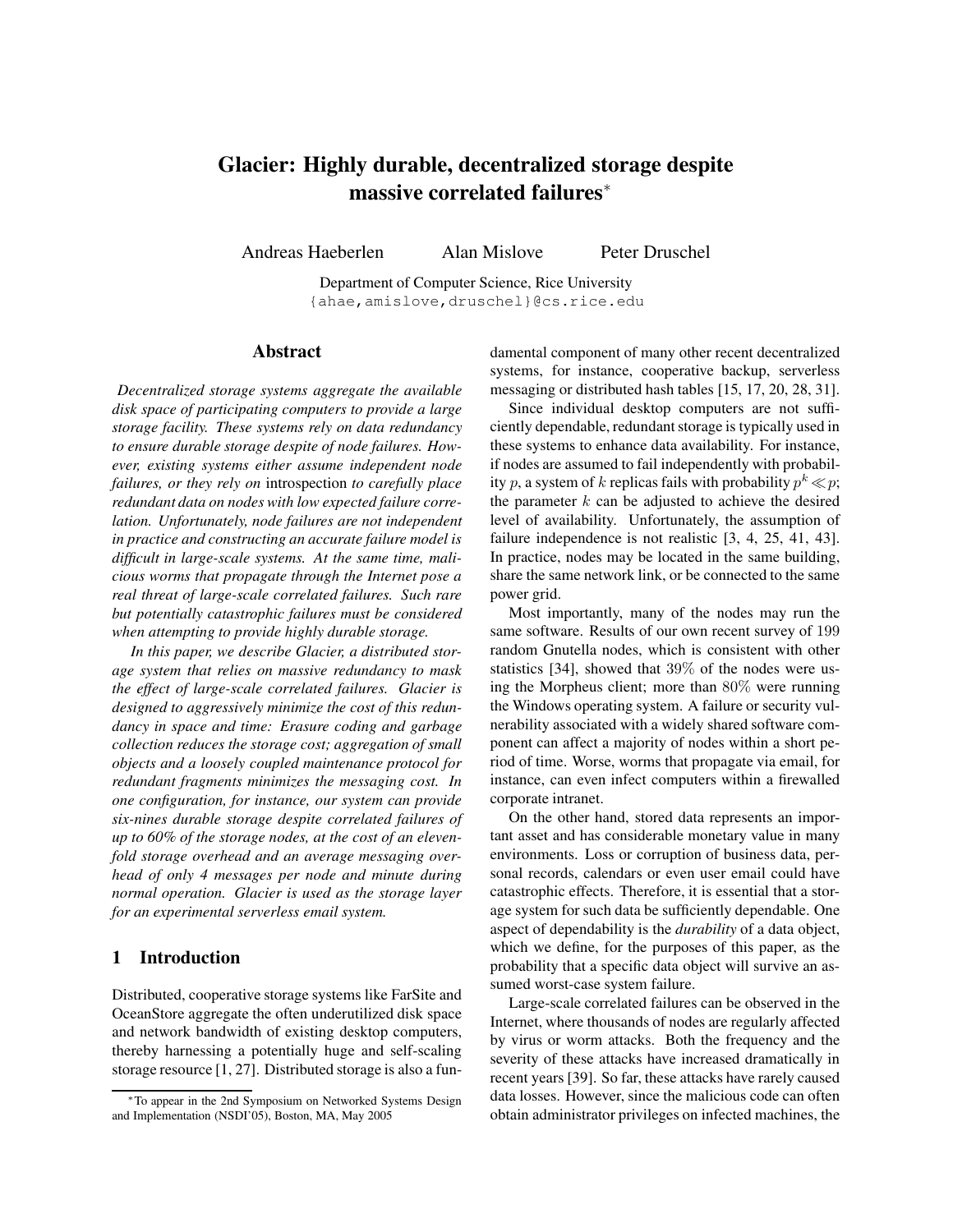attackers could easily have erased the locals disks had they intended to do serious harm.

In this paper, we describe Glacier, a distributed storage system that is robust to large-scale correlated failures. Glacier's goal is to provide highly durable, decentralized storage suitable for important and otherwise unrecoverable data, despite the potential for correlated, Byzantine failures of a majority of the participating storage nodes. Our approach is 'extreme' in the sense that, in contrast to other approaches [23, 27], we assume the exact nature of the correlation to be unpredictable. Hence, Glacier must use redundancy to prepare for a wide range of failure scenarios. In essence, Glacier trades efficiency in storage utilization for durability, thus turning abundance into reliability.

Since Glacier does not make any assumptions about the nature and correlation of faults, it can provide hard, analytical durability guarantees. The system can be configured to prevent data loss even under extreme conditions, such as correlated failures with data loss on 85% of the storage nodes or more. Glacier makes use of erasure codes to spread data widely among the participating storage nodes, thus generating a degree of redundancy that is sufficient to survive failures of this magnitude. Aggregation of small objects and a loosely coupled fragment maintenance protocol reduce the message overhead for maintaining this massive redundancy, while the use of erasure codes and garbage collection of obsolete data mitigate the storage cost.

Despite these measures, there is a substantial storage cost for providing strong durability in such a hostile environment. For instance, to ensure an object survives a correlated failure of 60% of the nodes with a probability of .999999, the storage overhead is about 11-fold. Fortunately, disk space on desktop PCs is a vastly underutilized resource. A recent study showed that on average, as much as 90% of the local disk space is unused [9]. At the same time, disk capacities continue to follow Moore's law [22]. Glacier leverages this abundant but unreliable storage space to provide durable storage for critical data. To the best of our knowledge, Glacier is the first system to provide hard durability guarantees in such a hostile environment.

The rest of this paper is structured as follows: In the next section, we give an overview of existing solutions for ensuring long-term data durability. Section 3 describes the assumptions we made in the design of our system, and the environment it is intended for. In the following two sections, we demonstrate how Glacier can lend a distributed hash table data durability in the face of large-scale correlated failures. We discuss security aspects in Section 6 and describe our experimental evaluation results in Section 7. Finally, Section 8 presents our conclusions.

## **2 Related work**

OceanStore [27] and Phoenix [23, 24] apply *introspection* to defend against the threat of correlated failures. OceanStore relies primarily on inferring correlation by observing actual failures, whereas Phoenix proactively infers possible correlations by looking at the configuration of the system, e.g. their operating system and installed software. In both systems, the information is then used to place replicas of an object on nodes that are expected to fail with low correlation.

However, the failure model can only make accurate predictions if it reflects *all* possible causes of correlated failures. One possible conclusion is that one has to carefully build a very detailed failure model. However, a fundamental limitation of the introspective approach is that observation does not reveal low-incidence failures and it is difficult for humans to predict all sources of correlated failures. For instance, a security vulnerability that exists in two different operating systems due to a historically shared codebase is neither observable, nor are developers or administrators likely to be aware of it prior to its first exploit.

Moreover, introspection itself can make the system vulnerable to a variety of attacks. Selfish node operators may have an incentive to provide incorrect information about their nodes. For example, a user may want to make her node appear less reliable to reduce her share of the storage load, while an attacker may want to do the opposite in an attempt to attract replicas of an object he wants to censor. Finally, making failure-related information available to peers may be of considerable benefit to an attacker, who may use it to choose promising targets.

Introspective systems can achieve robustness to correlated failures at a relatively modest storage overhead, but they assume an accurate failure model, which involves risks that are hard to quantify. Glacier is designed to provide very high data durability for important data. Thus, it chooses a point in the design space that relies on minimal assumptions about the nature of failures, at the expense of larger storage overhead compared to introspective systems.

TotalRecall [5] is an example of a system that uses introspection to optimize availability under churn. Since this system does not give any worst-case guarantees, our criticism of introspection does not apply to it.

OceanStore [27], like Glacier, uses separate mechanisms to maintain short-term availability and to ensure long-term durability. Unlike Glacier, OceanStore cannot sustain Byzantine failures of a large fraction of storage nodes [44].

Many systems use redundancy to guard against data loss. PAST [20] and Farsite [1] replicate objects across multiple nodes, while Intermemory [14], Free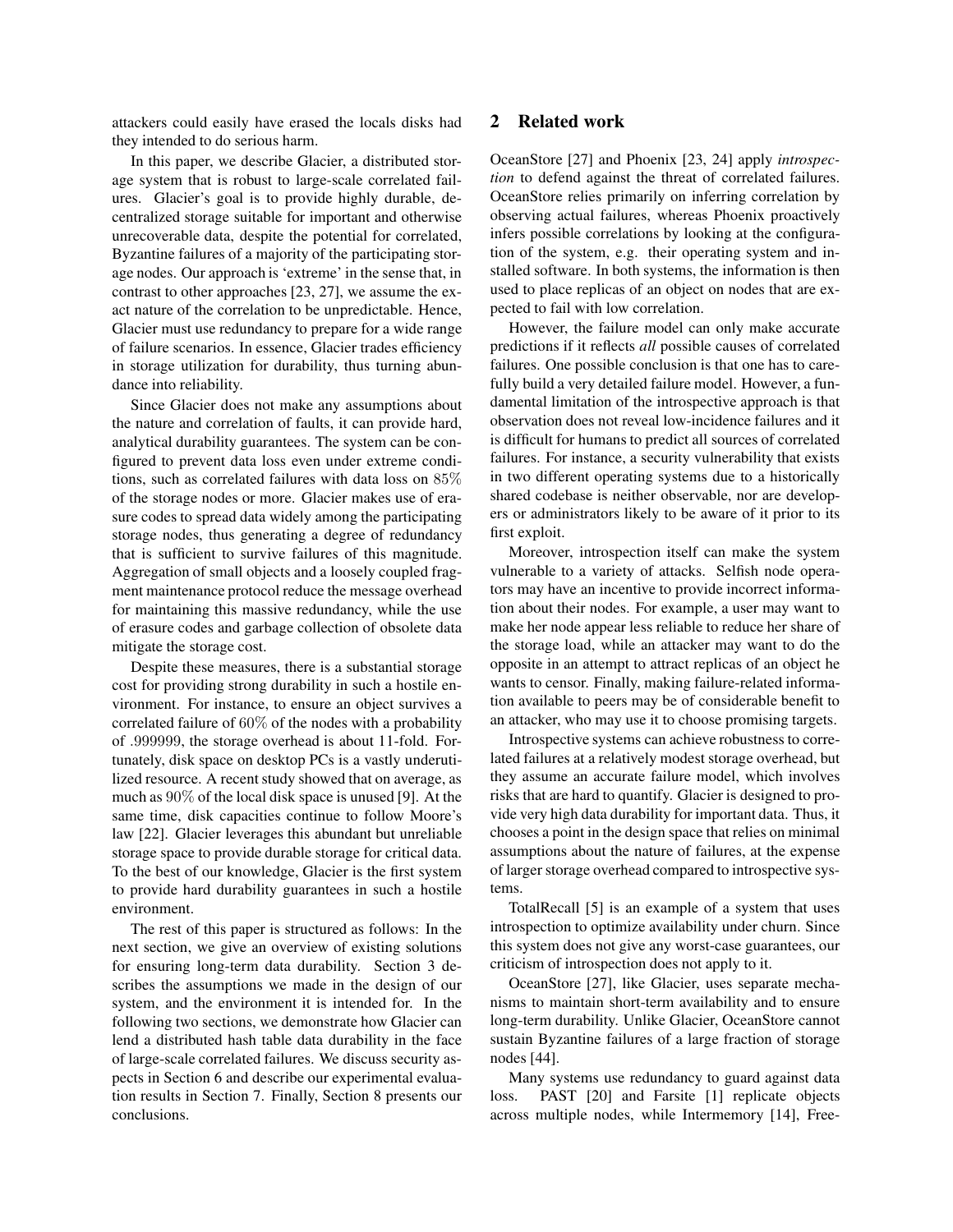Haven [18], Myriad [13], PASIS [45] and other systems [2] use erasure codes to reduce the storage overhead for the redundant data. Weatherspoon et al. [42] show that erasure codes can achieve mean time to failures many orders of magnitude higher than replicated systems with similar storage and bandwidth requirements. However, these systems assume only small-scale correlated failures or failure independence. Systems with support for remote writes typically rely on quorum techniques or Byzantine fault tolerance to serialize writes and thus cannot sustain a catastrophic failure.

Cates [12] describes a data management scheme for distributed hashtables that keeps a small number of erasure-coded fragments for each object to decrease fetch latency and to improve robustness against smallscale fail-stop failures. The system is not designed to sustain large-scale correlated failures or Byzantine faults.

Glacier spends a high amount of resources to provide strong worst-case durability guarantees. However, not all systems require this level of protection; in some cases, it may be more cost-effective to optimize for expected failure patterns. Keeton et al. [26] present a quantitative discussion of the tradeoff between cost and dependability.

Glacier uses leases to control the lifetime of stored objects, which need to be periodically renewed to keep an object alive. Leases are a common technique in distributed storage systems; for example, they have been used in Tapestry [46] and CFS [17].

A particularly common example of correlated failures are Internet worm attacks. The course, scope and impact of these attacks has been studied in great detail [29, 30, 38, 39, 47].

#### **3 Assumptions and intended environment**

In this section, we describe assumptions that underlie the design of Glacier and the environment it is intended for.

Glacier is a decentralized storage layer providing data durability in the event of large-scale, correlated and Byzantine storage node failures. It is intended to be used in combination with a conventional, decentralized replicating storage layer that handles normal read and write access to the data. This *primary storage* layer might typically keep a small number of replicas of each data object, sufficient to mask individual node failures without loss in performance or short-term availability.

Glacier is primarily intended for an environment consisting of desktop computers within an organizational intranet, though some fraction of nodes are assumed to be notebooks connected via a wireless LAN or home desktops connected via cable modems or DSL. Consistent with this environment, we assume modest amounts of churn and relatively good network connectivity. A substantial fraction of the nodes is assumed to be online most of the time, while the remaining nodes (notebooks and home desktops) may be disconnected for extended periods of time. In the following, we outline key assumptions underlying Glacier's design.

#### **3.1 Lifetime versus session time**

We define the *lifetime* of a node as the time from the instant when it first joins the system until it either permanently departs or it loses its locally stored data. The *session time* of a node is the time during which it remains connected to the overlay network. We assume that the expected lifetime of a node is high, at least on the order of several weeks. Without a reasonably long lifetime a cooperative, persistent storage system is infeasible since the bandwidth overhead of moving data between nodes would be prohibitive [6]. Glacier is intended for an environment similar to the one described by Bolosky et al. [8], where an expected lifetime of 290 days was reported.

However, session times can be much shorter, on the order of hours or days. Nodes may go offline and return with their disk contents intact, as would be expected of notebooks, home desktops, or desktops that are turned off at night or during weekends.

#### **3.2 Failure model**

We assume that Glacier is in one of three operating modes at any given time: *normal*, *failure* or *recovery*. During *normal operation*, only a small fraction of nodes is assumed to be faulty at any time, though a strong minority of the nodes may be off-line. In this mode, Glacier performs the background tasks of aggregation, coding and storage of newly written data, garbage collection, and fragment maintenance.

During a *large-scale failure*, a majority of the storage nodes, but not more than a fraction f*max*, have suffered Byzantine failures virtually simultaneously. In this mode, we cannot assume that communication within the system is possible, and Glacier's role is limited to protecting the data stored on non-faulty nodes. It is sufficient to choose f*max* as a loose upper bound, which can be estimated from the overall amount of diversity in the system. The failure state is assumed to last less than Glacier's *object lease period* LO.

Glacier enters *recovery mode* when sysadmins have recovered or taken off-line enough of the faulty nodes so that communication within the system is once again possible. In this mode, Glacier reconstitutes aggregates from surviving fragments and restores missing fragments. Note that Glacier does not explicitly differentiate between the three modes.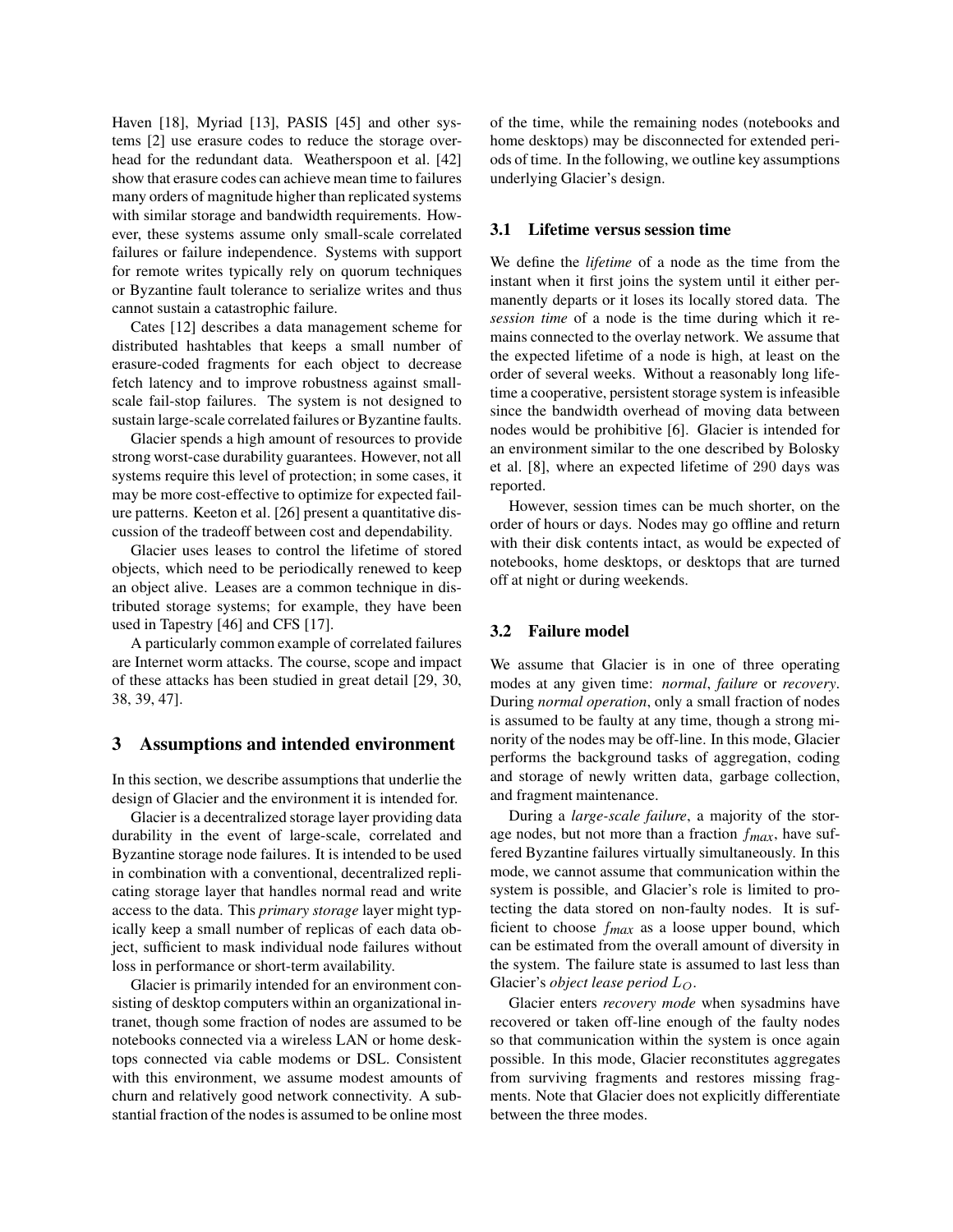#### **3.3 Requirements**

Glacier assumes that the participating storage nodes form an overlay network. The overlay is expected to provide a distributed directory service that maps numeric keys to the address of a live node that is currently responsible for the key. Glacier assumes that the set of possible keys forms a circular space, where each live participating node is responsible for an approximately uniformly sized segment of the key space. This segment consists of all keys closest to the node's identifier. Participating nodes store objects with keys in their segment. If a node fails, the objects in its local store may be lost.

To prevent Sybil attacks [19], node identifiers are assigned pseudo-randomly and it is assumed that an attacker cannot acquire arbitrarily many legitimate node identifiers. This can be ensured though the use of *certified node identifiers* [10].

Structured overlay networks with a distributed hash table (DHT) layer like DHash/Chord [16, 40] or PAST/Pastry [20, 37] provide such a service, though other implementations are possible. Glacier requires that it can always reliably identify, authenticate and communicate with the node that is currently responsible for a given key. If the overlay provides secure routing techniques, such as those described by Castro et al. [10], then Glacier can tolerate Byzantine failures during normal operation.

Glacier assumes that the participating nodes have loosely synchronized clocks, for instance by running NTP [33]. Glacier does not depend on the correctness of its time source, nor the correctness of the overlay directory services during large-scale failures.

## **4 Glacier**

The architecture of Glacier is depicted in Figure 1. Glacier operates alongside a *primary store*, which maintains a small number of full replicas of each data object (e.g., 2–3 replicas). The primary store ensures efficient read and write access and provides short-term availability of data by masking individual node failures. Glacier acts as an archival storage layer, ensuring long-term durability of data despite large-scale failure. The aggregation layer, described in Section 5, aggregates small objects prior to their insertion into Glacier for efficiency. Objects of sufficient size can be inserted directly into Glacier.

During normal operation, newly written or updated data objects are aggregated asynchronously. Once a sufficiently large aggregate has accumulated or a time limit is reached, Glacier erasure codes the aggregate and places the fragments at pseudo-randomly selected storage nodes throughout the system. Periodically, Glacier



**Figure 1. Structure of a multi-tier system with Glacier and an additional aggregation layer.**

consolidates remaining live objects into new aggregates, inserts the new fragments and discards fragments corresponding to old aggregates.

Once an object is stored as part of an erasure coded aggregate, Glacier ensures that the object can be recovered even if the system suffers from a large-scale, correlated Byzantine failure. The *durability guarantee* given by Glacier implies that, if the failure affects a fraction  $f \leq f_{max}$  of the storage nodes, each object survives with probability  $P \ge P_{min}$ . The parameters  $f_{max}$  and P*min* determine the overhead and can be adjusted to the requirements of the application.

Glacier ensures durability by spreading redundant data for each object over a large number of storage nodes. These nodes periodically communicate with each other to detect data loss, and to re-create redundancy when necessary. After a large-scale failure event, Glacier reconstitutes aggregates from surviving fragments and reinserts objects into the primary store. The recovery proceeds gradually to prevent network overload. Additionally, an on-demand primitive is available to recover objects synchronously when requested by the application.

#### **4.1 Interface to applications**

Glacier is designed to protect data against Byzantine failures, including a failures of the node that inserted an object. Therefore, there are no primitives to either delete or overwrite existing data remotely. However, *leases* are used to limit the time for which an object is stored; when its lease expires, the object can be removed and its storage is reclaimed. Application must renew the leases of all objects they care about once per lease period. The lease period is chosen to exceed the assumed maximal duration of a large-scale failure event, typically several weeks or months. Also, since objects in Glacier are ef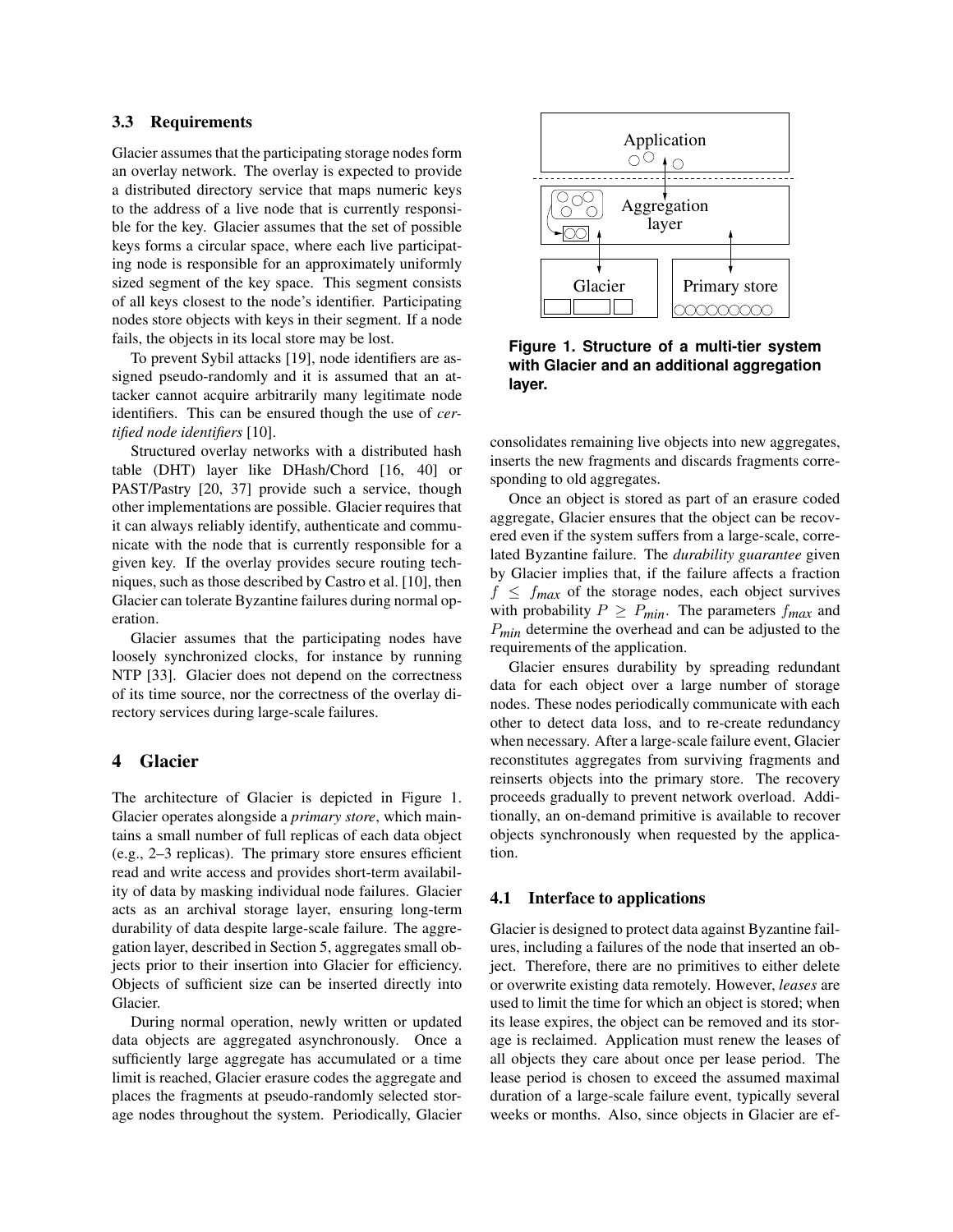fectively immutable, updated objects must be inserted with a different *version number*.

Applications interact with Glacier by invoking one of the following methods:

- put  $(i, v, o, l)$  stores an object o under identifier i and version number v, with a lease period of  $l$ .
- get(i,  $v$ )  $\rightarrow$  o retrieves the object stored under identifier  $i$  and version number  $v$ . If the object is not found, or if its lease has expired,  $n \in \mathbb{I}$  is returned.
- refresh $(i, v, l)$  extends the lease of an existing object. If the current lease period of the object already exceeds  $l$ , the operation has no effect.

#### **4.2 Fragments and manifests**

Glacier uses an *erasure code* [35] to reduce storage overhead. We use a variant of Reed-Solomon codes based on Cauchy matrices [7], for which efficient codecs exist. However, any other erasure code could be used as well. An object O of size |O| is recoded into n *fragments*  $F_1, F_2, \ldots, F_n$  of size  $\frac{|O|}{r}$ , any r of which contain sufficient information to restore the entire object. If possible, each fragment is stored on a different node, or *fragment holder*, to reduce failure correlation among fragments.

If the object O is stored under a key  $k$ , then its fragments are stored under a *fragment key*  $(k, i, v)$ , where  $i$  is the index of the fragment and  $v$  is a version number. For each version, Glacier maintains an independent set of fragments. If an application creates new versions frequently, it can choose to bypass Glacier for some versions and apply the corresponding modifications to the primary storage system only.

For each object O, Glacier also maintains an *authenticator*

$$
A_O = (H(O), H(F_1), H(F_2), \dots, H(F_n), v, l)
$$

where  $H(f)$  denotes a secure hash (e.g., SHA-1) of f. This is necessary to detect and remove corrupted fragments during recovery, since any modification to a fragment would cause the object to be reconstructed incorrectly. The value *l* represents the lease associated with the object; for permanent objects, the value  $l = \infty$  is used.

The authenticator is part of a *manifest*  $M_O$ , which accompanies the object and each of its fragments. The manifest may contain a cryptographic signature that authenticates the object and each of its fragments; it can also be used to store metadata such as credentials or billing information. For immutable objects that do not require a specific, chosen key value, it is sufficient to choose  $M_O = A_O$  and  $k = H(A_O)$ ; this makes the object and each of its fragments self-certifying.

#### **4.3 Key ownership**

In structured overlays like Pastry or Chord, keys are assigned to nodes using consistent hashing. For instance, in Pastry, a key is mapped to the live node with the numerically closest node identifier. In the event of a node departure, keys are immediately reassigned to neighboring nodes in the id space to ensure availability.

In Glacier, this is both unnecessary and undesirable because fragments stored on nodes that are temporarily off-line do not need to be available and therefore do not need to be reassigned. For this reason, Glacier uses a modified assignment of keys to nodes, where keys are assigned by consistent hashing over the set of nodes that are either on-line or were last online within a period T*max*.

#### **4.4 Fragment placement**

In order to determine which node should store a particular fragment (k,i, v), Glacier uses a *placement function* P. This function should have the following properties:

- 1. Fragments of the same object should be placed on different, pseudo-randomly chosen nodes to reduce inter-fragment failure correlation.
- 2. It must be possible to locate the fragments after a failure, even if all information except the object's key is lost.
- 3. Fragments of objects with similar keys should be grouped together so as to allow the aggregation of maintenance traffic.
- 4. The placement function should be *stable*, i.e. the node on which a fragment is placed should change rarely.

A natural solution would be to use a 'neighbor set', i.e. to map  $(k, i, v)$  to the *i*th closest node relative to k. Unfortunately, this solution is not stable because the arrival of a new node in the vicinity of  $k$  would change the placement of most fragments. Also, choosing  $P(k, i, v)$ as the content hash of the corresponding fragment is not a solution because it does not allow fragments to be located after a crash. Instead, Glacier uses

$$
P(k, i, v) = k + \frac{i}{n+1} + H(v)
$$

This function maps the primary replica at position  $k$  and its n fragments to  $n + 1$  equidistant points in the circular id space (Figure 2). If multiple versions exist, the hash  $H(v)$  prevents a load imbalance by placing their fragments on different nodes.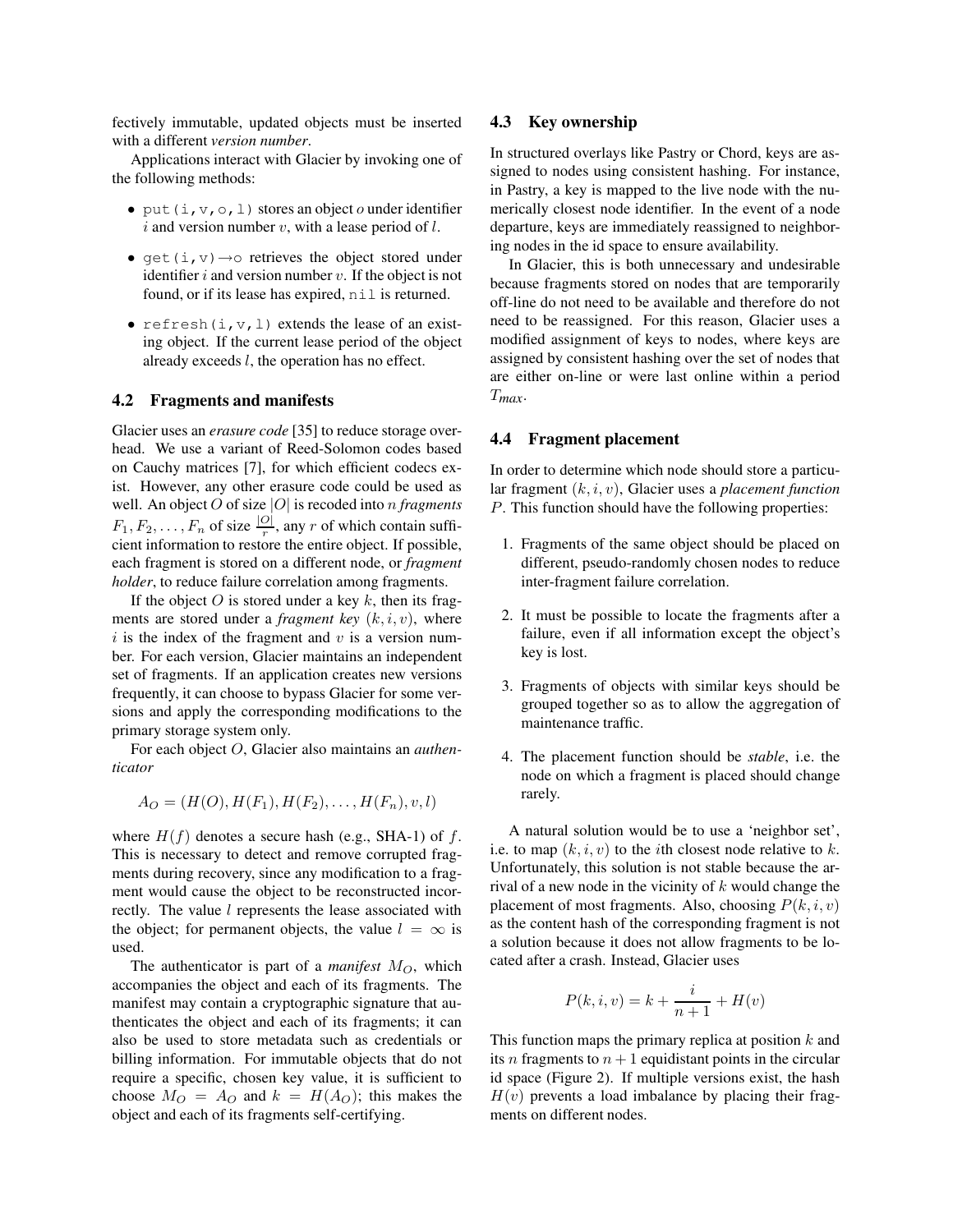

**Figure 2. Fragment placement in a configuration with five fragments and three replicas in the primary store.**

When a new object  $(k, v)$  must be inserted, Glacier uses the overlay to send probe messages to each location  $P(k,i,v), i = 1..N$ . If the owner of  $P(k,i,v)$  is currently online, it responds to this message, and Glacier sends the fragment directly to that node. Otherwise, the fragment is discarded and restored later by the maintenance mechanism.

If the availability of the nodes is very low, there may be situations where fewer than  $r$  fragment holders are online during insertion. In this case, the inserting node sends additional probe messages, which are answered by one of the owners' neighbors. These neighbors then act as temporary fragment holders. When an owner rejoins the overlay, its neighbors learn about it using the standard overlay mechanisms and then deliver their fragments to the final destination.

#### **4.5 Fragment maintenance**

Ideally, all N fragments of each object would be available in the network and stored on their respective fragment holders. However, there are various reasons why real Glacier installations may deviate from this ideal state: Nodes may miss fragment insertions due to shortterm churn, key space ownership may change due to node joins and departures, and failures may cause some or all fragments stored on a particular node to be lost. To compensate for these effects, and to avoid a slow deterioration of redundancy, Glacier includes a *maintenance* mechanism.

Fragment maintenance relies on the fact that the placement function assigns fragments with similar keys to a similar set of nodes. If we assume for a moment that the nodeId distribution is perfectly uniform, each fragment holder has  $N - 1$  peers which are storing fragments of the exact same set of objects as itself. Then, the following simple protocol can be used:

- 1. The node compiles a list of all the keys  $(k, v)$  in its local fragment store, and sends this list to some of its peers.
- 2. Each peer checks this list against its own fragment store and replies with a list of manifests, one for each object missing from the list.
- 3. For each object, the node requests  $k$  fragments from its peers, validates each of the fragments against the manifest, and then computes the fragment that is to be stored locally.

With realistic nodeId distributions, the local portion of key space may not perfectly match that of the peer, so the node may have to divide up the list among multiple nodes. In very small networks, the placement function may even map more than one fragment to a single node, which must be accounted for during maintenance.

Glacier uses Bloom filters as a compact representation for the lists. To save space, these filters are parametrized such that they have a fairly high collision rate of about 25%, which means that about one out of four keys will not be detected as missing. However, the hash functions in the Bloom filter are changed after every maintenance cycle. Since maintenance is done periodically (typically once per hour), collisions cannot persist, and every fragment is eventually recovered.

#### **4.6 Recovery**

Glacier's maintenance process works whenever overlay communication is possible. Thus, the same mechanism covers normal maintenance and recovery after a largescale failure. Compromised nodes either fail permanently, in which case other nodes take over their key segments, or they are eventually repaired and re-join the system with an empty fragment store. In both cases, the maintenance mechanism eventually restores full redundancy. Hence, there is no need for Glacier to explicitly detect that a correlated failure has occurred.

However, care must be taken to prevent congestive collapse during recovery. For this reason, Glacier limits the number of simultaneous fragment reconstructions to a fixed number R*max*. Since the load spreads probabilistically over the entire network, the number of requests at any particular node is also on the order of R*max*. Since Glacier relies on TCP for communication, this approach has the additional advantage of being self-clocking, i.e. the load is automatically reduced when the network is congested.

#### **4.7 Garbage collection**

When the lease associated with an object expires, Glacier is no longer responsible for maintaining its fragments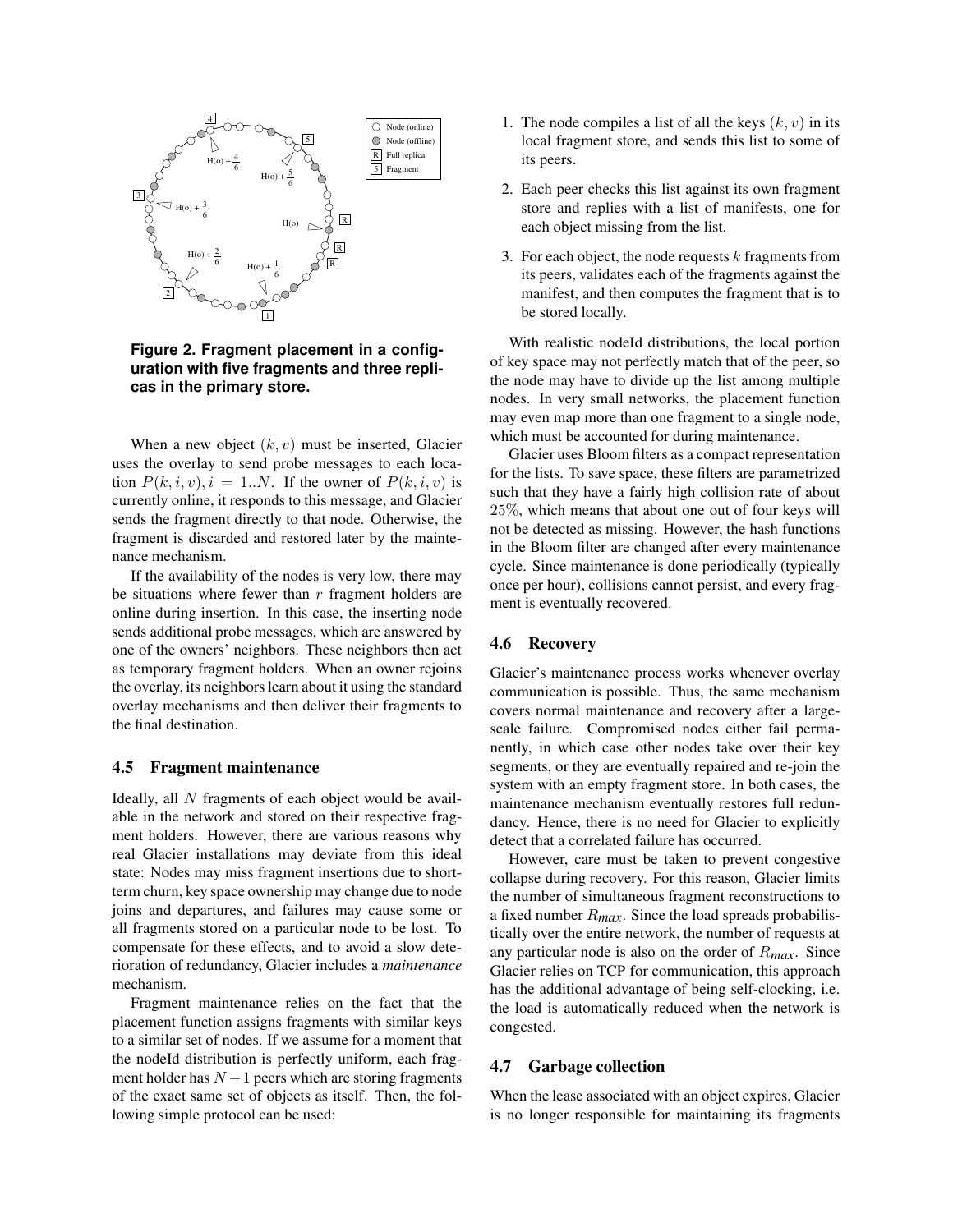and may reclaim the corresponding storage. Since the lease is part of the authenticator, which accompanies every fragment, this process can be carried out independently by each storage node.

However, assuming closely synchronized clocks among the storage nodes would be unrealistic. Therefore, fragments are not deleted immediately; instead, they are kept for an additional *grace period*  $T_G$ , which is set to exceed the assumed maximal difference among the clocks. During this time, the fragments are still available for queries, but they are no longer advertised to other nodes during maintenance. Thus, nodes that have already deleted their fragments do not attempt to recover them.

Glacier has explicit protection against attacks on its time source, such as NTP. This feature is discussed in Section 6.

#### **4.8 Configuration**

Glacier's storage overhead is determined by the overhead for the erasure code, which is  $\frac{N}{r}$ , while the message overhead is determined by the number of fragments  $N$  that have to be maintained per object. Both depend on the guaranteed durability P*min* and the maximal correlated failure fraction f*max*, which are configurable.

Since suitable values for  $N$  and  $r$  have to be chosen *a priori*, i.e. before the failure has occurred, we do not know which of the nodes are going to be affected. Hence, all we can assume is that the unknown failure will affect any particular node with probability f*max*. Note that this differs from the commonly assumed Byzantine failure model, where the attacker gets to choose the nodes that will fail. In our failure model, the attacker can only compromise nodes that share a common vulnerability, and these are distributed randomly in the identifier space because of the pseudo-random assignment of node identifiers.

Consider an object O whose N fragments are stored on N different nodes. The effect of the unknown correlated failure on  $O$  can be approximated by  $N$  Bernoulli trials; the object can be reconstructed if at least  $r$  trials have a positive outcome, i.e. with probability

$$
D = P(s \ge r) = \sum_{k=r}^{N} {N \choose k} (1 - f_{max})^k \cdot f_{max}^{N-k}
$$

The parameters  $N$  and  $r$  should be chosen such that  $P$ meets the desired level of durability. Figure 3 shows the lower bound on N and the storage overhead for different assumed values of f*max* and for different choices of r. Table 1 shows a few example configurations.

While  $D$  represents the durability for an individual object, the user is probably more concerned about the durability of his entire collection of objects. If we as-

| Failure   | Durability | Code | Fragments | Storage |
|-----------|------------|------|-----------|---------|
| $f_{max}$ |            | r    |           |         |
| 0.30      | 0.9999     | 3    | 13        | 4.33    |
| 0.50      | 0.99999    | 4    | 29        | 7.25    |
| 0.60      | 0.999999   | 5    | 48        | 9.60    |
| 0.70      | 0.999999   | 5    | 68        | 13.60   |
| 0.85      | 0.999999   | 5    | 149       | 29.80   |
| 0.63      | 0.999999   |      | 30        | 30.00   |

**Table 1. Example configurations for Glacier. For comparison, a configuration with simple replication (r=1) is included.**

sume that the number of storages nodes is large and that keys are assigned randomly (as is the case for contenthash keys), object failures are independent, and the probability that a collection of  $n$  objects survives the failure unscathed is  $P_D(n) = D^n$ . Figure 4 shows a graph of  $P_D$  for different values of  $D$ .



**Figure 4. Probability of survival for collections of multiple objects.**

If the value for f*max* is accidentally chosen too low, Glacier still offers protection; the survival probability degrades gracefully as the magnitude of the actual failure increases. For example, if  $f_{max} = 0.6$  and  $P_{min} =$ 0.999999 were chosen,  $P$  is still 0.9997 in a failure with  $f = 0.7$ , and 0.975 for  $f = 0.8$ . This is different in an introspective system, where an incorrect failure model can easily lead to a catastrophic data loss.

Another important parameter to consider is the lease time. If leases are short, then storage utilization is higher, since obsolete objects are removed more quickly; on the other hand, objects have to be refreshed more often. Clearly, the lease time must exceed both the maximal duration of a large-scale failure and the maximal absence of a user's node from the system. In practice, we recommend leases on the order of months. With shorter leases, users leaving for a long vacation might accidentally lose some of their data if they keep their machine offline during the entire time.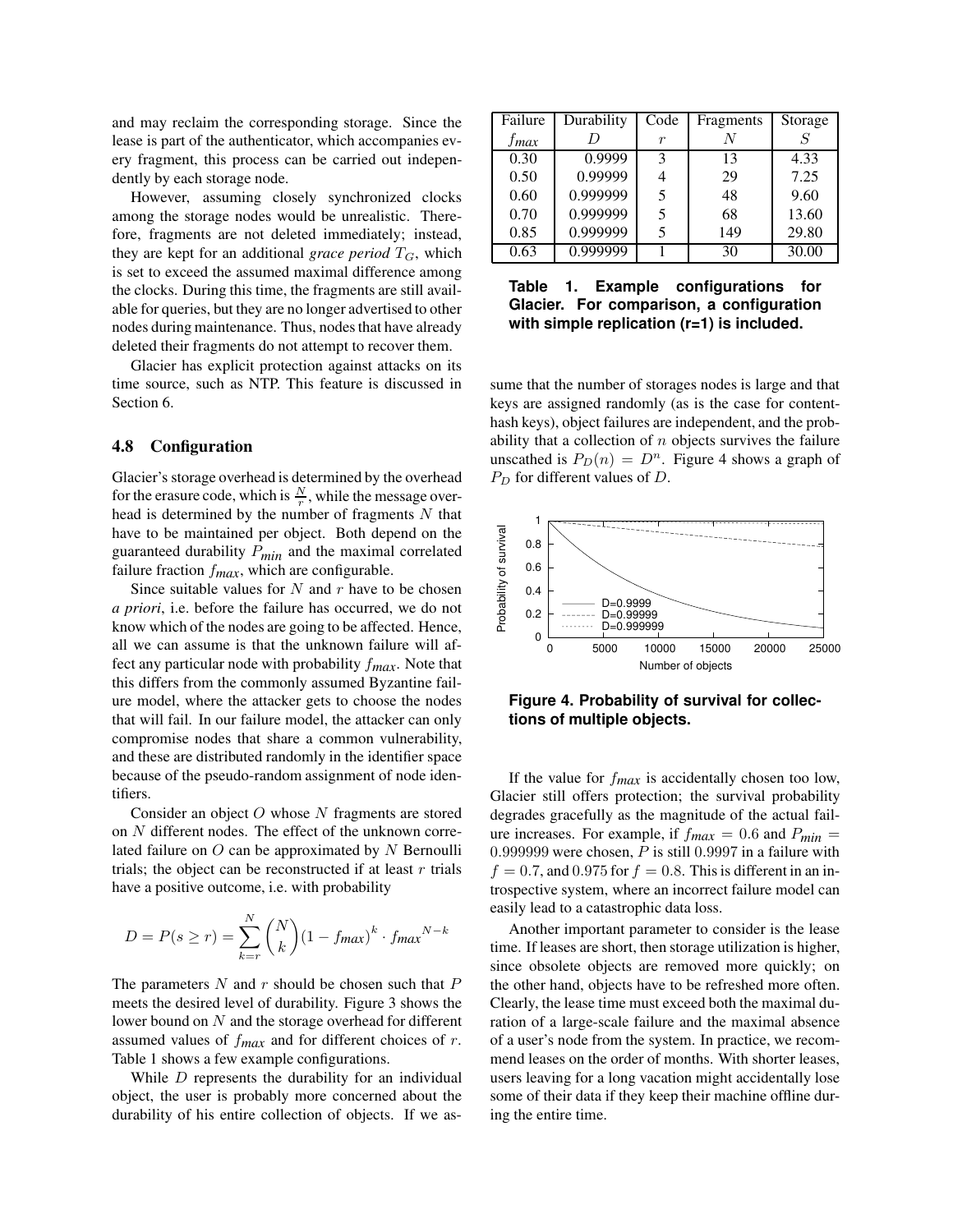

**Figure 3. Number of fragments required for 99.9999% durability, and the resulting storage overhead.**

## **5 Object aggregation**

Glacier achieves data durability using massive redundancy. As a result, the number of internal objects Glacier must maintain is substantially larger than the number of application objects stored in Glacier. Each of these internal objects has a fixed cost; for example, each fragment is stored together with a manifest, and its key must be sent to other nodes during maintenance. To mitigate this cost, Glacier aggregates small application objects in order to amortize the cost of creating and maintaining fragments over a sufficient amount of application data.

In Glacier, each user is assumed to access the system through one node at a time. This node, which we call the user's *proxy*, holds the user's key material and is the only node in the system trusted by the user. All objects are inserted into Glacier from the object owner's proxy node. A user can use different proxy nodes at different times.

When a user inserts objects into Glacier, they are buffered at the user's proxy node. To ensure their visibility at other nodes, the objects are immediately inserted into Glacier's primary store, which is not aggregated. Once enough objects have been gathered or enough time has passed, the buffered objects are inserted as a single object into Glacier under an aggregate key. In the case of a proxy failure while an object is buffered, the next refresh operation will re-buffer the object for aggregation. Of course, buffered objects are vulnerable to largescale correlated failures. If this is not acceptable, applications may invoke a flush method for important objects, which ensures that an aggregate with these objects is created and immediately stored in Glacier.

The proxy is also responsible for refreshing the owner's objects and for consolidating aggregates that contain too many expired objects. Performing aggregation and aggregate maintenance on a per-user basis avoids difficult problems due to the lack of trust among nodes. In return, Glacier foregoes the opportunity to bundle objectsfrom different users in the same aggregate and to eliminate duplicate objects inserted by different users. In our experience, this is a small price to pay for the simplicity and robustness Glacier affords.

The proxy maintains a local *aggregate directory*, which maps application object keys to the key of the aggregate that contains the object. The directory is used when an object is refreshed and when an object needs to be recovered in response to an application request. After a failure of the proxy node, the directory needs to be regenerated from the aggregates. To do so, an owner's aggregates are linked in order of their insertion, forming a linked list, such that each aggregate contains the key of the previously inserted aggregate. The head of the list is stored in an application-specific object with a well-known key. To avoid a circularity, this object is *not* subject to aggregation in Glacier. The aggregate directory can be recovered trivially by traversing the list.



## **Figure 5. Reference graph. The object labeled 'D' has expired.**

Aggregates are reclaimed in Glacier once all of the contained objects have expired. However, if aggregates expire in an order other than their insertion order, the aggregate list might become disconnected. To fix this problem, aggregates in the linked list may contain references to multiple other aggregates; thus, the aggregates actually form a directed acyclic graph (DAG, see Figure 5).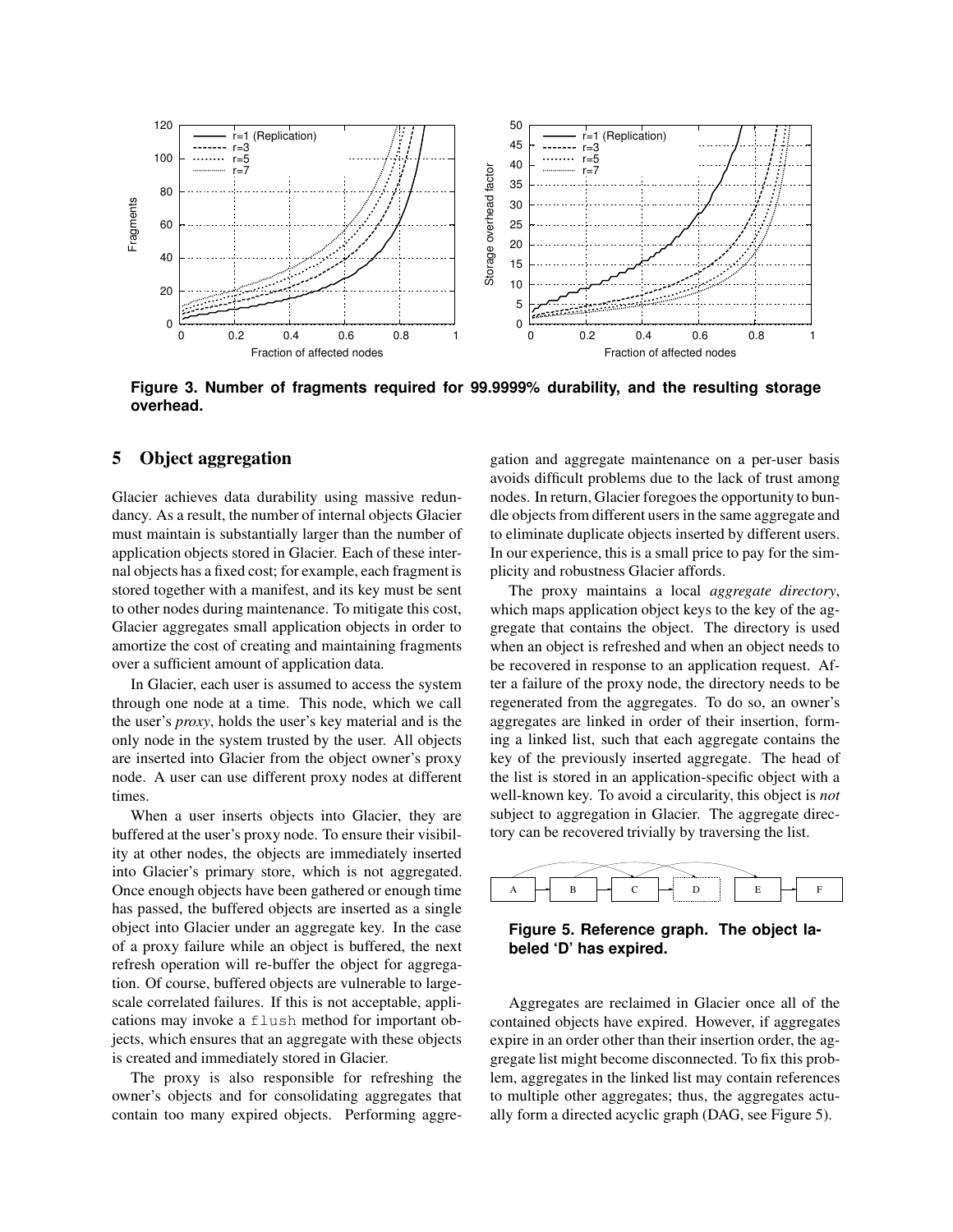Glacier monitors the indegree of every aggregate in the DAG and tries to keep it above a fixed number  $d_{min}$ . If the indegree of an aggregate falls below this threshold, a pointer to it is added from the next aggregate to be inserted. This requires little extra overhead as long as insertions occur regularly; however, if a disconnection is imminent while no objects are inserted for an extended period of time, an empty aggregate may have to be created. This wastes a small amount of storage but, in our experience, occurs very rarely.



**Figure 6. DAG of aggregates and the list head (left), and fragments of a single aggregate with the authenticator in detail (right).**

An aggregate consists of tuples  $(o_i, k_i, v_i)$ , where  $o_i$ is an object,  $k_i$  is the object's key, and  $v_i$  is the version number. Additionally, each aggregate contains one or more references to other aggregates. Note that the leases of the component objects are not stored; they are kept only in the aggregate directory, where they can be updated efficiently. The lease of the entire aggregate is the maximum of the component leases; for efficiency, Glacier tries to aggregate objects with similar leases.

#### **5.1 Recovery**

After a correlated failure, we must assume that all information that is not stored in Glacier is lost. In particular, this includes the contents of the primary store and, for most nodes, the aggregate directory.

The aggregate directory can be recovered by walking the DAG. First, the key of the most recently inserted aggregate is retrieved using a well-known key in Glacier. Then, the aggregates are retrieved in sequence and objects contained in each aggregate are added to the aggregate directory. The subleases of the component objects are set to the lease of the aggregate. Since aggregate leases are always higher than component leases, this is conservative. The primary store can either be repopulated lazily on demand by applications, or eagerly while walking the aggregate DAG.

Note that some of the references may be pointing to expired aggregates, so some of the queries issued to Glacier will fail. It is thus important to distinguish *actual* failures, in which at least  $N-k+1$  fragment holders have been contacted but no fragments are found, from *potential* failures, in which some fragment holders are offline. In the latter case, recovery of the corresponding aggregate must be retried at a later time.

## **5.2 Consolidation**

In order to maintain a low storage overhead, we use a mechanism similar to the segment cleaning technique in LFS [36]. Glacier periodically checks the aggregate directory for aggregates whose leases will expire soon, and decides whether to renew their leases. If the aggregate in question is small or contains many objects whose leases have already expired, the lease is not renewed. Instead, the non-expired objects are consolidated with new objects either from the local buffer or from other aggregates, and a new aggregate is created. The old aggregate is abandoned and its fragments are eventually garbage collected by the storing nodes.

Consolidation is particularly effective if object lifetimes are bimodal, i.e. if objects tend to be either shortlived or long-lived. By the time of the first consolidation cycle, the short-lived objects may have already expired, so the consolidated aggregate contains mostly long-lived objects. Such an aggregate then requires little maintenance, except for an occasional refresh operation.

## **6 Security**

In this section, we discuss potential attacks against either the durability or the integrity of data stored in Glacier.

**Attacks on integrity:** Since Glacier does not have remote delete or update operations, a malicious attacker can only overwrite fragments that are stored on nodes under his control. However, each fragment holder stores a signed manifest, which includes an authenticator. Using this authenticator, fragment holders can validate any fragments they retrieve and replace them by other fragments if they do not pass the test. Assuming, as is customary, that SHA-1 is second pre-image resistant, generating a second fragment with the same hash value is computationally infeasible.

**Attacks on durability:** If an attacker can successfully destroy all replicas of an object in the primary store, as well as more than  $n - r$  of its fragments, that object is lost. However, since there is no way to delete fragments remotely, the attacker can only accomplish this by either a targeted attack on the storage nodes, or indirectly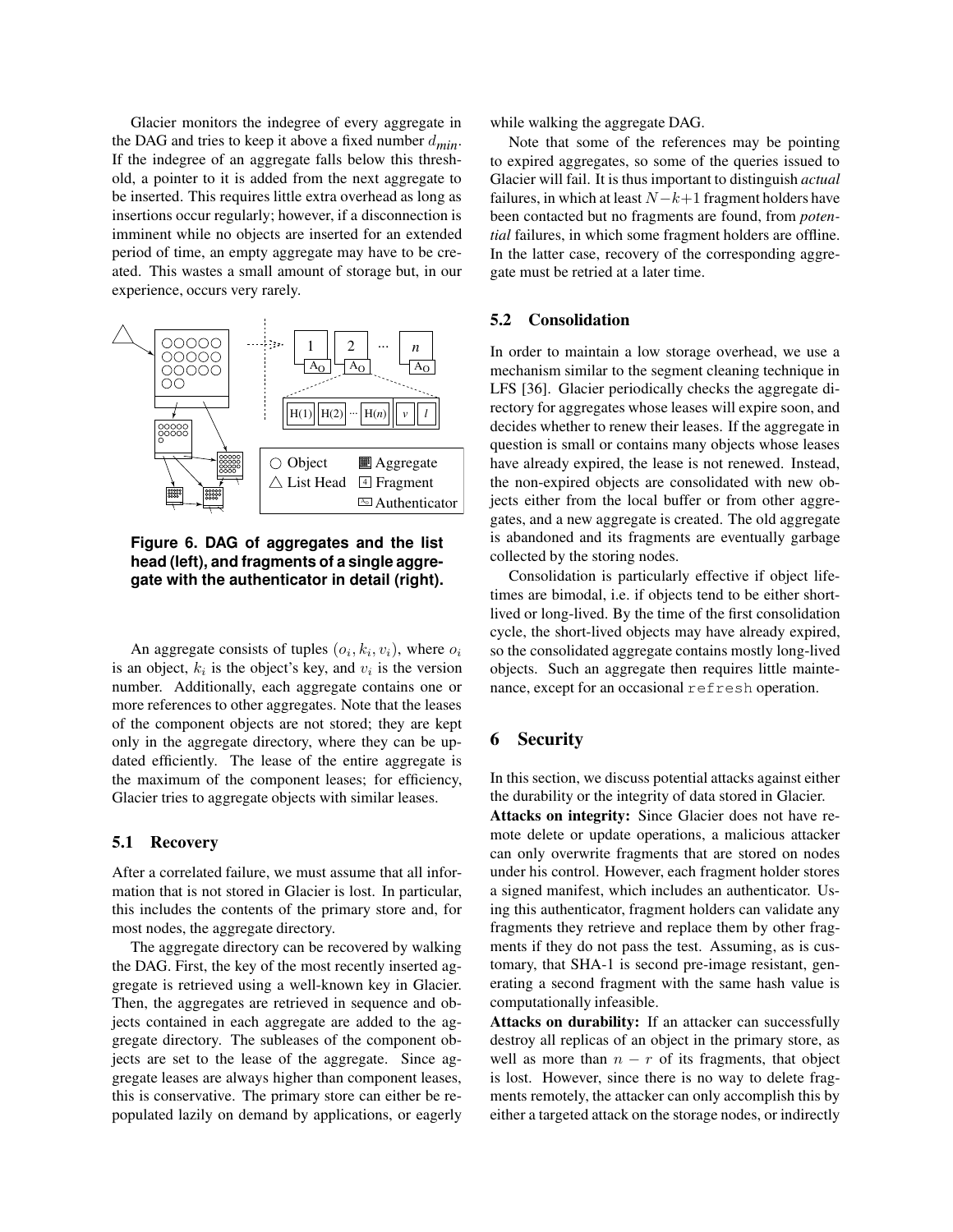by interfering with Glacier's fragment repair or lease renewal. The former requires successful attacks on  $n - r$ specific nodes within a short time frame, which is highly unlikely to succeed due to the pseudo-random selection of storage nodes. The latter cannot go unnoticed because Glacier relies on secure and authenticated overlay communication for fragment repair and lease renewal. This leaves plenty of time for corrective action by system administrators before too many fragments disappear due to uncorrelated failures, churn or lease expiration.

**Attacks on the time source:** Since the collection process is based on timestamps, an attacker might try to destroy an object by compromising a time source such as an NTP server and advancing the time beyond the object's expiration time. For this reason, storage nodes internally maintain all timestamps as relative values, translating them to absolute values only during shutdown and when communicating with another node.

**Space-filling attacks:** An attacker can try to consume all available storage by inserting a large number of objects into Glacier. While this does not affect existing data, no new data can be inserted because the nodes refuse to accept additional fragments. Without a remote deletion primitive, the storage can only be reclaimed gradually as the attacker's data expires. To prevent this problem, incentive mechanisms [32] can be added.

**Attacks on Glacier:** If a single implementation of Glacier is shared by all the nodes, Glacier itself must be considered as a potential source of failure correlation. However, data loss can result only due to a failure in one of the two mechanisms that actually delete fragments, handoff and expiration. Both are very simple (about 210 lines of code) and are thus unlikely to contain bugs.

**Haystack-needle attacks:** If an attacker can compromise his victim's personal node, he has, in the worst case, access to the cryptographic keys and can thus sign valid storage requests. Existing data cannot be deleted or overwritten; however, the attacker can try to make recovery infeasible by inserting decoy objects under existing keys, but with higher version numbers. The victim is thus forced to identify the correct objects among a gigantic number of decoys, which may be time-consuming or even infeasible.

However, notice that the attacker cannot compromise referential integrity. Hence, if the data structures are linked (as, for example, the aggregate log), the victim can recover them by guessing the correct key of a single object. One way to facilitate this is to periodically insert reference objects with well-known version numbers, such as the current time stamp. Thus, knowledge of the approximate time of the attack is sufficient to recover a consistent set of objects.

## **7 Experimental evaluation**

To evaluate Glacier, we present the result of two sets of experiments. The first set is based on the use of Glacier as the storage layer for ePOST, a cooperative, serverless email system [28] that provides email service to a small group of users. ePOST has been in use for several months and it has used Glacier as its data store for the past 140 days. The second set is based on trace-driven simulations, which permit us to examine the system under a wider range of conditions, including a much larger workload corresponding to 147 users, up to 1, 000 nodes, a wider range of failure scenarios and different types of churn.

The Glacier prototype is built on top of the Free-Pastry [21] implementation of the Pastry [37] structured overlay and makes use of the PAST [20] distributed hash table service as its primary store. Since the ePOST system relies on PAST for storage, Glacier now provides durable storage for ePOST.

## **7.1 ePOST experiments**

Over time, our experimental ePOST overlay grew from 20 to currently 35 nodes. The majority of these nodes are desktop PCs running Linux; however, there are also machines running OS X and Windows. Our user base consists of 8 *passive* users, which are still primarily using server-based email but are forwarding their incoming mail to the ePOST overlay, and 9 *active* users, which rely on ePOST as their main email system.

ePOST uses Glacier with aggregation to store email and the corresponding metadata. For each object, Glacier maintains  $N = 48$  fragments using an erasure code with  $r = 5$ , i.e. any five fragments are sufficient to restore the object. In this configuration, each object can survive a correlated failure of f*max* = 60% of all nodes with probability  $P_{min} = 0.999999$ . We are aware of the fact that with only 35 nodes, our experimental deployment is too small to ensure that fragment losses are uncorrelated. Nevertheless, we chose this configuration to get realistic numbers for the per-node overhead.

Each of the nodes in the overlay periodically writes statistics to its log file, including the number of objects and aggregates it maintains, the amount of storage consumed locally, and the number and type of the messages sent. We combined these statistics to obtain a view of the entire system.

While working with Glacier and ePOST, we were able to collect much practical experience with the system. We had to handle several node failures, including kernel panics, JVM crashes and a variety of software problems and configuration errors. Also, there were some largescale correlated failures; for instance, a configuration er-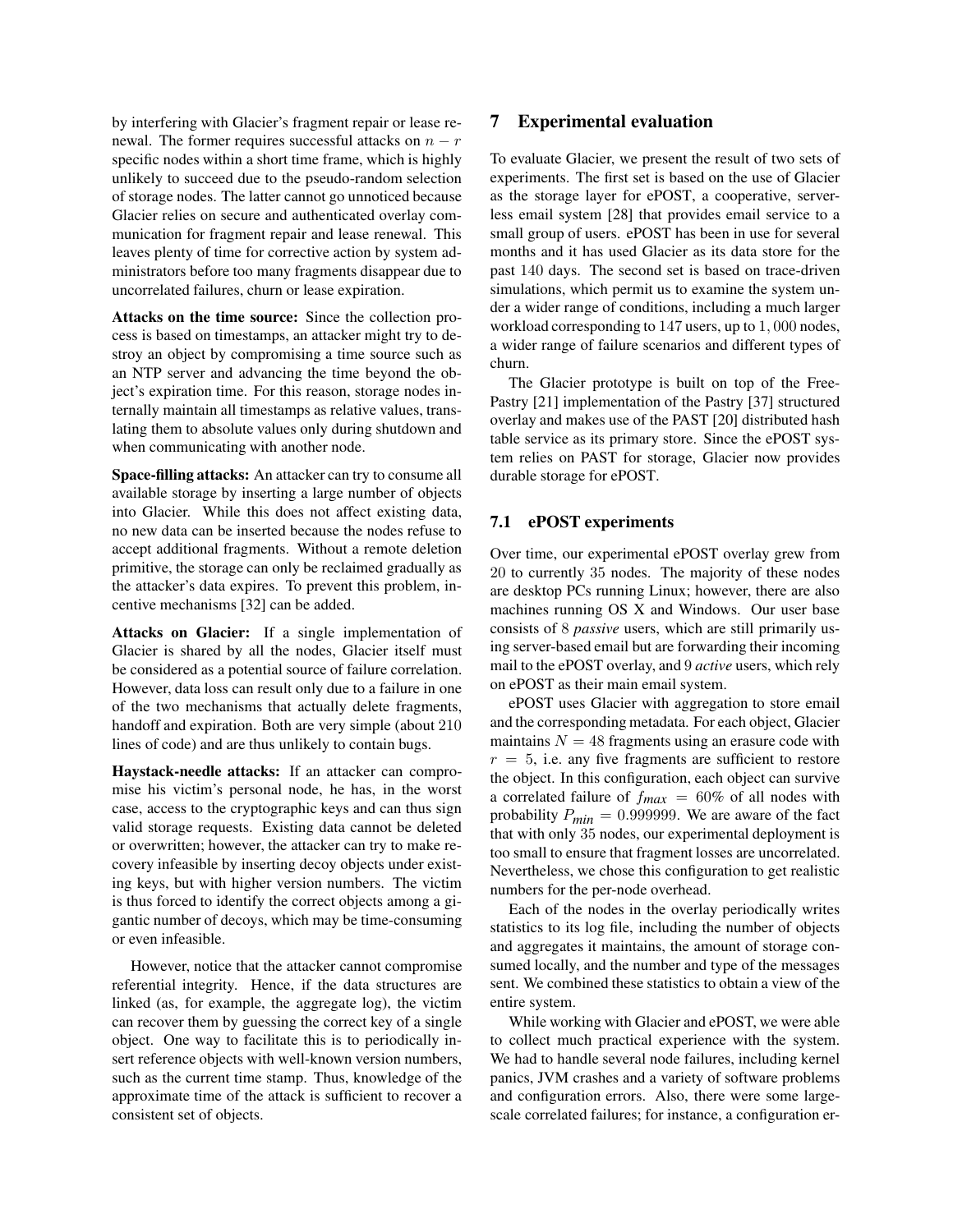

**Figure 7. Storage load in ePOST.**

ror once caused an entire storage cluster of 16 nodes to become disconnected. Glacier was able to handle all of these failures. Also, note that Glacier was still under active development when it was deployed. During our experiments, we actually found two bugs, which we were able to fix simply by restarting the nodes with the updated software.

We initially configured Glacier so that it would consider nodes to have failed if they did not join the overlay for more than 5 days. However, it turned out that some of the early ePOST adopters started their nodes only occasionally, so their regions of key space were repeatedly taken over by their peers and their fragments reconstructed. Nevertheless, we decided to include these results as well because they show how Glacier responds to an environment that is heavily dynamic.

#### **7.2 Workload**

We first examined the workload generated by ePOST in our experimental overlay. Figure 7 shows the cumulative size of all objects inserted over time, as well as the size of the objects that have not yet expired. Objects are inserted with an initial lease of one month and are refreshed every day until they are no longer referenced.

Figure 8 shows a histogram of the object sizes. The histogram is bimodal, with a high number of small objects ranging between  $1 - 10kB$ , and a lower number of large objects. Out of the 274, 857 objects, less than 1% were larger than 600kB (the maximum was 9.1MB); these are not shown for readability. The small objects typically contain emails and their headers, which are stored separately by ePOST, while the large objects contain attachments. Since most objects are small compared to the fixed-size manifests used by Glacier (about 1kB), this indicates that aggregation can considerably increase storage efficiency.



**Figure 8. Object sizes in ePOST.**

#### **7.3 ePOST storage**

Next, we looked at the amount of storage required by Glacier to store the above workload. Figure 9 shows the combined size of all fragments in the system. The storage grows slowly, as new email is entering the system; at the same time, old email and junk mail is deleted by the users and eventually removed by the garbage collector.

In this deployment, garbage is not physically deleted but rather moved to a special trash storage, whose size is also shown. We used a lease time of 30 days for all objects. For compatibility reasons, ePOST maintains its on-disk data structures as gzipped XML. On average, this creates an additional overhead of 32%, which is included in the figures shown.



**Figure 9. Storage consumed by Glacier fragments and trash.**

Figure 10 compares the size of the on-disk data structures to the actual email payload. It shows the average number of bytes Glacier stored for each byte of payload, excluding trash, but including the 32% overhead from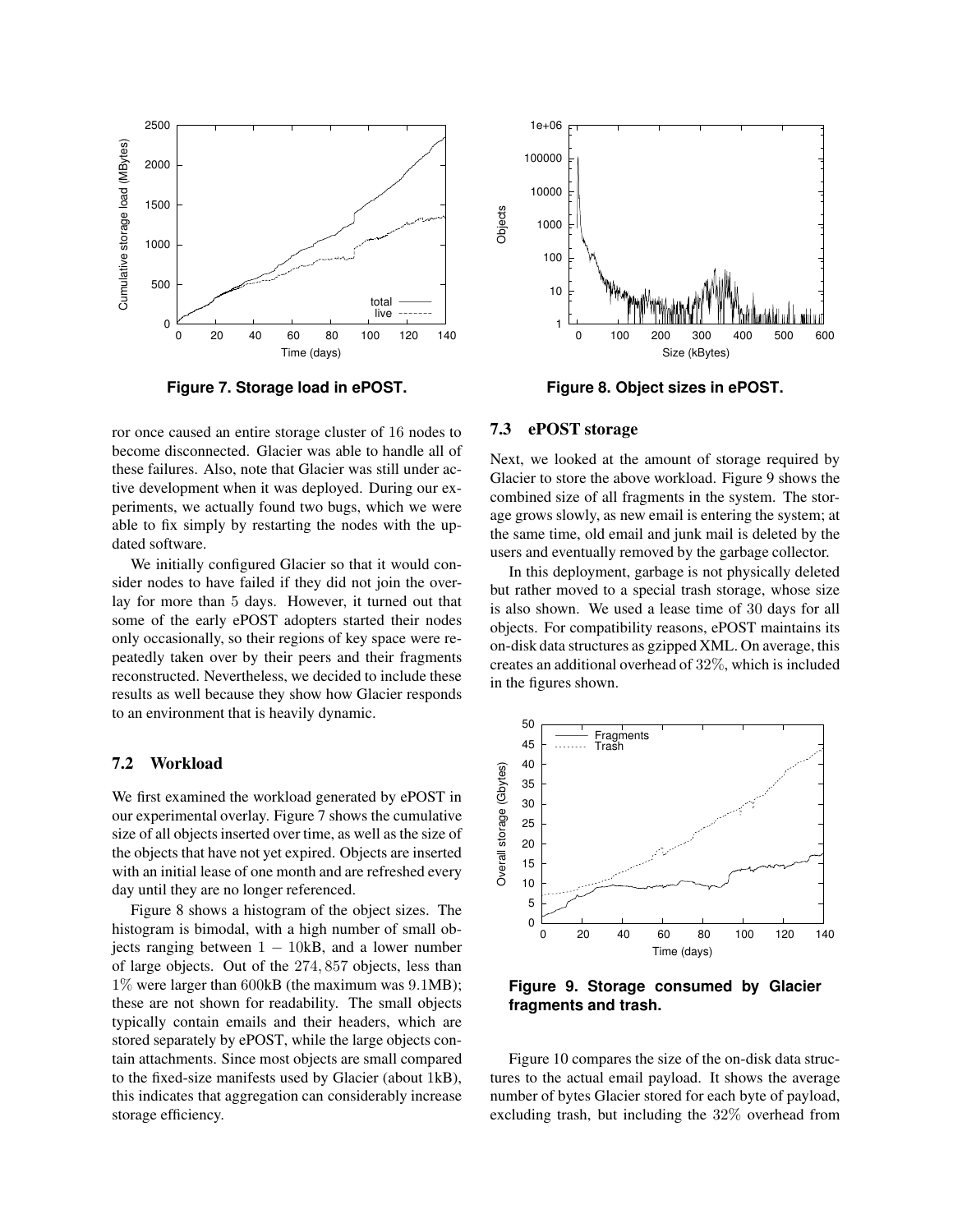

**Figure 10. Storage factor, including serialization overhead.**

XML serialization, for live data and for all data stored in Glacier. The average storage overhead over time is very close to the expected factor of 9.6 plus the 32% due to XML serialization.

## **7.4 ePOST traffic**

Figure 11 shows the average traffic generated by an ePOST node in bytes and in Pastry-level messages sent per minute (the messages are sent over TCP, so small messages may share a single packet, and large messages may require multiple packets). For comparison, we also report traffic statistics for the other subsystems involved in ePOST, such as PAST and Scribe [11].

The traffic pattern is heavily bimodal. During quiet periods (e.g. days 30-50), Glacier generally sends fewer messages than PAST because it can mask short-term churn, but since the messages are larger because of the difference in storage factors (9.6 versus 3), the overall traffic is about the same. In periods with a lot of node failures (e.g. days 80-120), Glacier must recover the lost fragments by reconstructing them from other fragments, which creates additional load for a short time. The increase in Pastry traffic on day 104 was caused by an unrelated change in Pastry's leaf set stabilization protocol.

The traffic generated by Glacier can be divided into five categories:

- **Insertion:** When new objects are inserted, Glacier identifies the fragment holders and transfers the fragment payload to them.
- **Refresh:** When the leases for a set of objects are extended, Glacier sends the updated part of the storage manifest to the current fragment holders.
- **Maintenance:** Peer nodes compare their key lists,

and lost fragments are regenerated from other fragments.

- **Handoff:** Nodes hand off some of their fragments to a new node who has taken over part of their key space.
- **Lookup:** Aggregates are retrieved when an object is lost from the object cache, or when small aggregates are consolidated into larger ones.

In Figure 12, the Glacier traffic is broken down by category. In times with a low number of failures, the traffic is dominated by insertions and refreshes. When the network is unstable, the fraction of handoff and maintenance traffic increases. In all cases, the maintenance traffic remains below 15 packets per host and minute, which is very low.



**Figure 12. Messages sent by Glacier, by activity.**

## **7.5 ePOST aggregation**

To determine the effectiveness of aggregation, we also collected statistics on the number of objects and aggregates in the system. We distinguished between *live* objects, whose lease is still valid, and *expired* objects, which are still stored as part of an aggregate but are eligible for garbage collection.

Figure 13 shows the average number of objects in each aggregate. In our system, aggregation reduced the number of keys by more than an order of magnitude. Moreover, our results show that the number of expired objects remains low, which indicates that aggregate consolidation is effective.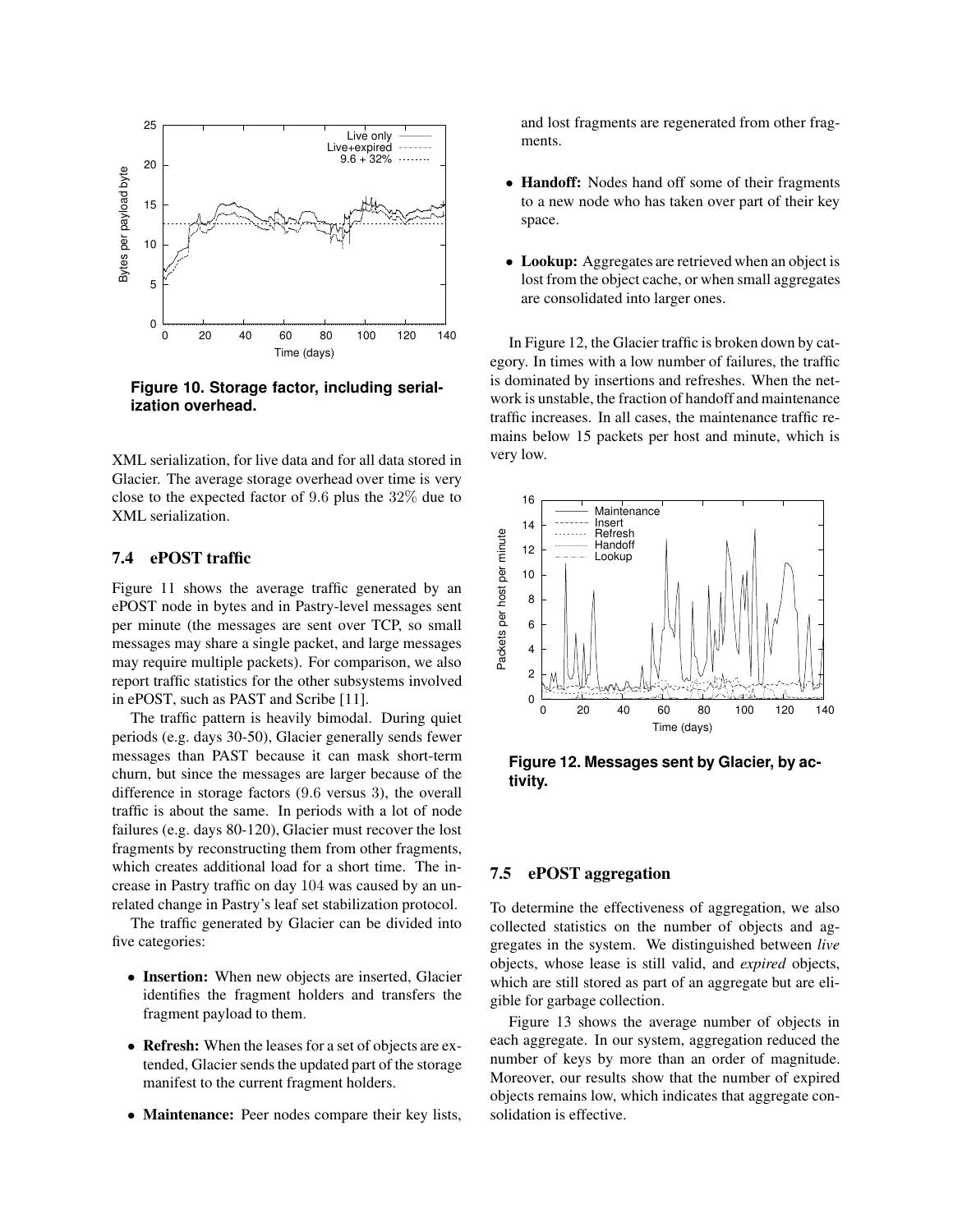

**Figure 11. Average traffic per node and day (left) and average number of messages per node and minute (right).**



**Figure 13. Aggregation factor.**

#### **7.6 ePOST recovery**

To study Glacier's behavior in the event of a large-scale correlated failure, we randomly selected 13 of the 31 nodes in our experimental ePOST overlay and copied their local fragment store to 13 fresh nodes (note that, since our overlay has fewer than  $N = 48$  nodes, some nodes store more than one fragment of the same object). The primary PAST store and the metadata were not copied. We then started a new Pastry overlay with only these 13 nodes. The resulting situation corresponds to a 58% failure in the main overlay, which is close to our assumed  $f_{max} = 60\%$ .

We then completely re-installed ePOST on a fourteenth node and let it join the ring. One of the authors entered his email address and an approximate date when he had last used ePOST. From this information, ePOST first determined the key of its metadata backup in Glacier by hashing the email address; then it retrieved the backup and extracted from it the root key of the aggregate DAG. The aggregation layer then reconstructed the DAG and restored the objects in it to the primary store. This process took approximately one hour to complete but could be sped up significantly by adding some simple optimizations. Afterwards, ePOST was again ready for use; all data that had been stored using Glacier was fully recovered.

## **7.7 Simulations: Diurnal behavior**

For this and the following experiments, we used a tracedriven simulator that implements Glacier and the aggregation layer. Since we wanted to model a system similar to ePOST, we used a trace from our department's email server, which contains 395, 350 delivery records over a period of one week (09/15-09/21). Some email is carbon-copied to multiple recipients; we delivered each copy to a separate node, for a total of 1, 107, 504 copies or approximately 8 GBytes. In the simulation, Glacier aggregates of up to 100 objects using a simple, greedy first-fit policy.

In our first simulation, we explore the impact of diurnal short-term churn. In their study of a large deployment of desktop machines, Bolosky et al. [8] report that the number of available machines, which was generally around approximately 45, 000, dropped by about 2, 500  $(5.5%)$  at night time and by about  $5,000$   $(11.1%)$  during weekends. In our simulations, we modeled a ring of 250 nodes with the behavior from the study, where M% of the nodes are unavailable between 5pm and 7am on weekdays and  $2M\%$  on weekends. The experiment was run for one week of simulation time, starting from Wednesday, 09/15, and the entire trace was used. Glacier was configured with the maximum offline time T*max* set to one week.

Figure 14 shows how this behavior affects the total message overhead, which includes all messages sent over the entire week, for different values of  $M$ . As churn increases, fewer fragments can be delivered directly to their respective fragment holders, so insertion traffic de-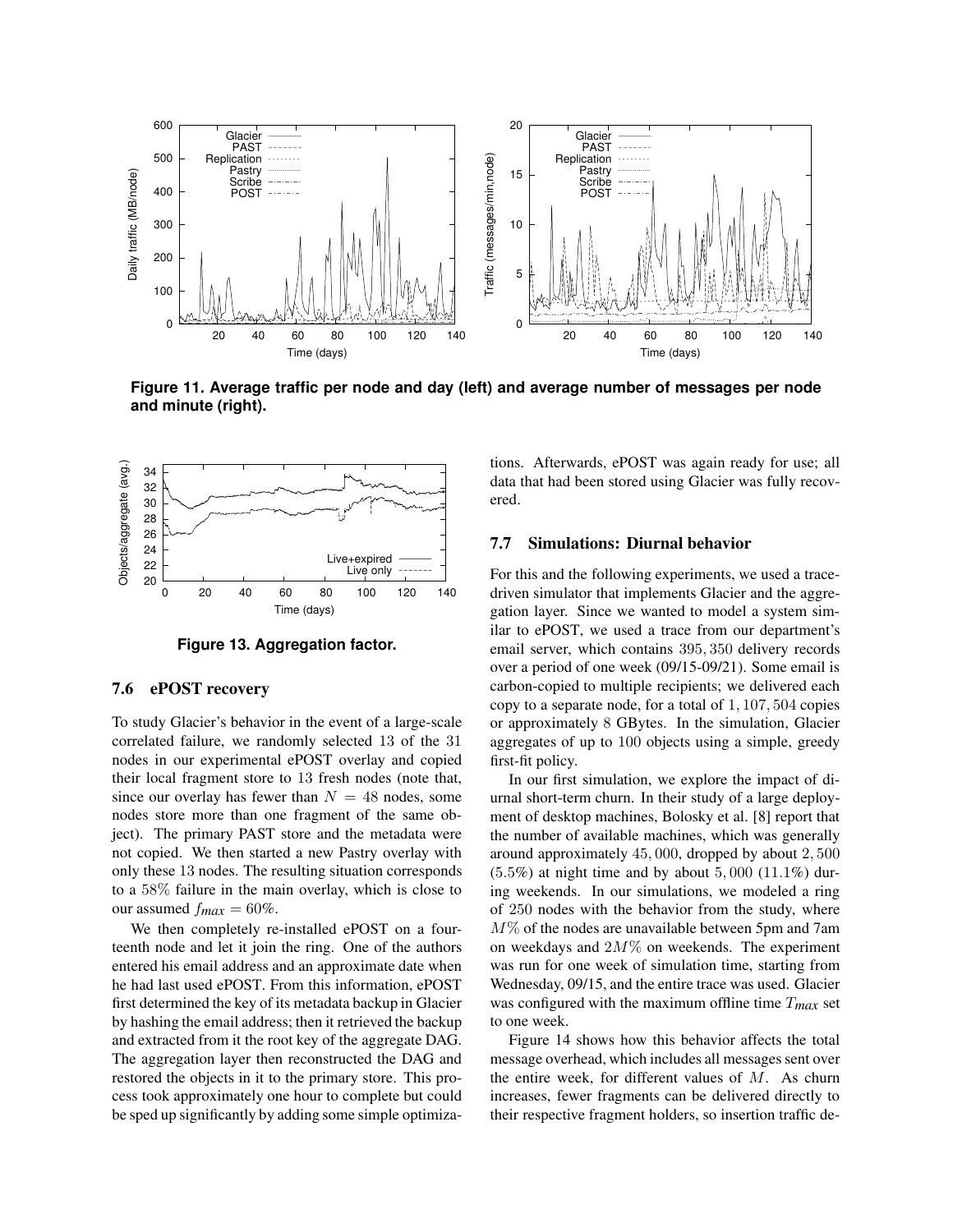

**Figure 14. Impact of diurnal short-term churn on message overhead.**

creases. However, the lost fragments must be recovered when the fragment holders come back online, so the maintenance overhead increases. As an additional complication, the probability that fragments are available at the designated fragment holder decreases, so maintenance requires more attempts to successfully fetch a fragment. This causes the disparity between maintenance requests and replies, which are shown separately in the figure.



**Figure 15. Impact of increasing load on message overhead.**

## **7.8 Simulation: Load**

In our second simulation, we study how the load influences the message overhead. We again used a overlay of 250 nodes and the trace from our mail server, but this time, we used only a fraction  $f$  of the messages. Instead of diurnal churn, we simulated uncorrelated short-term churn with a mean session time of 3 days and a mean pause time of 16 hours, as well as long-term churn with a mean node lifetime of 8 days. We varied the parameter f between 0 and 1.

Figure 15 shows how the load influences the cumulative message overhead over the entire week. Under light load, the message overhead remains approximately constant. This is because aggregates are formed periodically by every node, even if less than 100 objects are available in the local buffer. As the load increases further, the increase in overhead is approximately linear, as expected.



**Figure 16. Impact of increasing load on total traffic.**

Figure 16 shows the same overhead in bytes. Here, the threshold effect does not appear. Also, note the high maintenance overhead, as expected. This is due to the aggressive parameters we used for churn; at a node lifetime of eight days, almost all the nodes are replaced at least once during the simulation period, their local fragment store being fully regenerated every time. For their desktop environment, Bolosky et al. [8] report an expected machine lifetime of 290 days and low short-term churn, which would reduce the maintenance overhead considerably.

#### **7.9 Simulation: Scalability**

In our third simulation, we examine Glacier's scalability in terms of the number of participating nodes. We used the same trace as before, but scaled it such that the storage load per node remained constant; the full trace was used for our maximum setting of  $N = 1000$  nodes. The churn parameters are the same as before.

Figure 17 shows the message overhead per node for different overlay sizes. As expected, the net overhead remains approximately constant; however, since query messages are sent using the Pastry overlay, the total number of messages grows slowly with  $N \log N$ .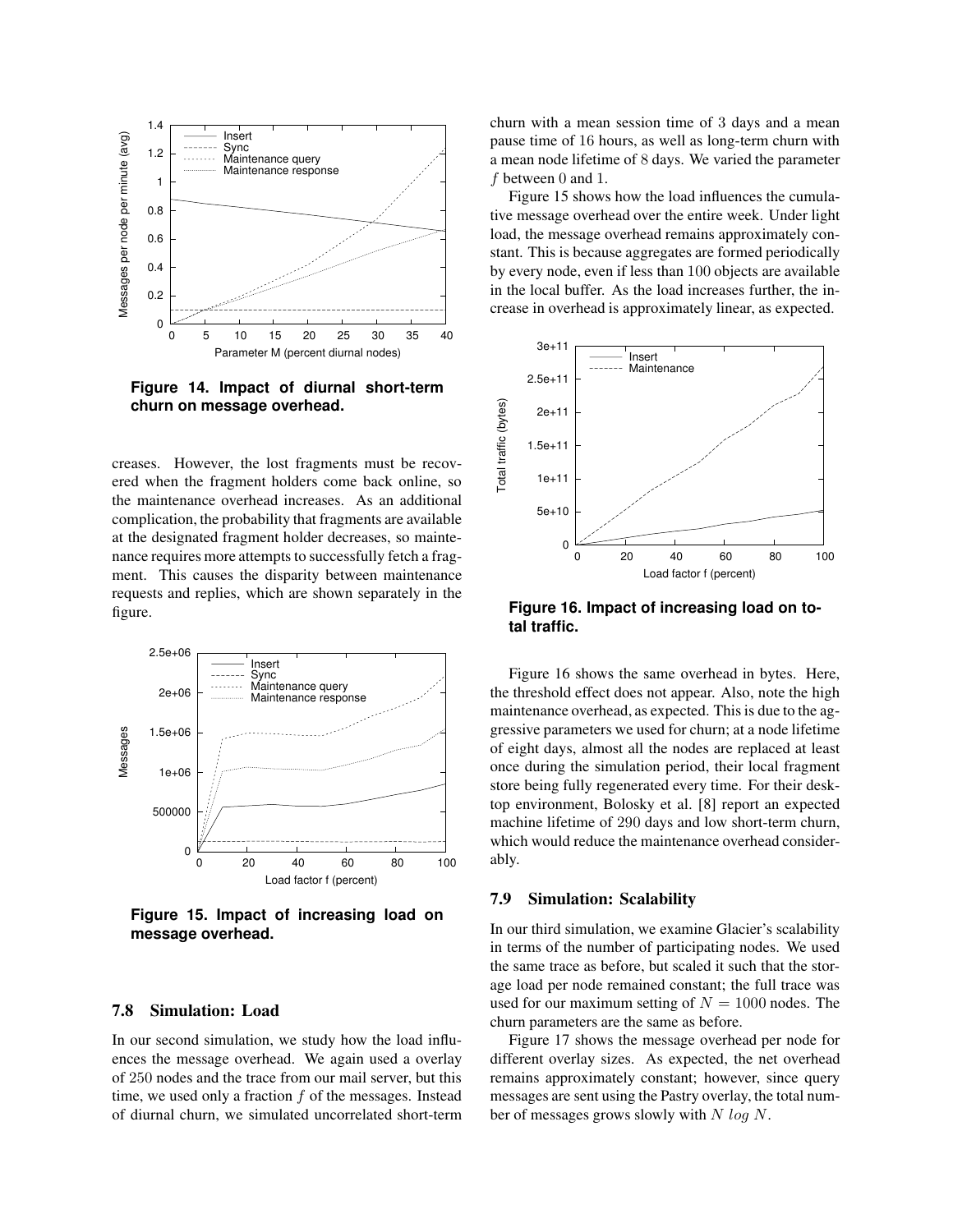

**Figure 17. Message overhead for different overlay sizes and a constant per-node storage load.**

#### **7.10 Discussion**

The storage overhead required to sustain large-scale correlated failures is substantial. In our experiments, we used fairly aggressive parameters ( $f_{max} = 60\%$ ,  $P_{min} =$ 0.999999), which resulted in an 11-fold storage overhead. However, this cost is mitigated by the fact that Glacier can harness vast amounts of underutilized storage that is unreliable in its raw form. Moreover, only truly important and otherwise unrecoverable data must be stored in a high-durability Glacier store and is thus subject to large storage overhead. Data of lesser importance and data that can be regenerated after a catastrophic failure can be stored with far less overhead in a separate instance of Glacier that is configured with a less stringent durability requirement.

On the other hand, our experiments show that Glacier is able to manage this large amount of data with a surprisingly low maintenance overhead and that it is scalable both with respect to load and system size. Thus, it fulfills all the requirements for a cooperative storage system that can leverage unused disk space and provide hard, analytical durability guarantees, even under pessimistic failure assumptions. Moreover, our experience with the ePOST deployment shows that the system is practical, and that it can effectively protect user data from large-scale correlated failures. The ever-increasing number of virus and worm attacks strongly suggests that this property is crucial for cooperative storage system.

## **8 Conclusions**

We have presented the design and evaluation of Glacier, a system that ensures durability of unrecoverable data in a cooperative, decentralized storage system, despite largescale, correlated, Byzantine failures of storage nodes. Glacier's approach is 'extreme' in the sense that it does not rely on introspection, which has inherent limitations in its ability to capture all sources of correlated failures; instead, it uses massive redundancy to mask the effects of large-scale correlated failures such as worm attacks. The system uses erasure codes and garbage collection to mitigate the storage cost of redundancy and relies on aggregation and a loosely coupled fragment maintenance protocol to reduce the message costs. Our experience with a real-world deployment shows that the message overhead for maintaining the erasure coded fragments is low. The storage overheads can be substantial when the availability requirements are high and a large fraction of nodes is assumed to suffer correlated failures. However, cooperative storage systems harness a potentially huge amount of storage. Glacier uses this raw, unreliable storage to provide hard durability guarantees, which is required for important and otherwise unrecoverable data.

## **9 Acknowledgements**

This paper has benefited considerably from the comments of the anonymous NSDI reviewers and our shepherd, Mike Dahlin. This research was supported in part by Texas ATP (003604-0079-2001), by NSF (ANI-0225660, http://project-iris.net) and by gifts from Microsoft Research and from Intel Research.

#### **References**

- [1] Atul Adya, William J. Bolosky, Miguel Castro, Gerald Cermak, Ronnie Chaiken, John R. Douceur, John Howell, Jacob R. Lorch, Marvin Theimer, and Roger P. Wattenhofer. FARSITE: Federated, available, and reliable storage for an incompletely trusted environment. In *Proc. OSDI*, Boston, MA, Dec 2002.
- [2] Noga Alon, Haim Kaplan, Michael Krivelevich, Dahlia Malkhi, and Julien Stern. Scalable secure storage when half the system is faulty. In *Proc. ICALP*, 2000.
- [3] Yair Amir and Avishai Wool. Evaluating quorum systems over the internet. In *Proc. 26th Annual Intl. Symposium on Fault-Tolerant Computing (FTCS '96)*, page 26. IEEE Computer Society, 1996.
- [4] Mehmet Bakkaloglu, Jay J. Wylie, Chenxi Wang, and Gregory R. Ganger. On correlated failures in survivable storage systems. Technical Report Carnegie Mellon CMU-CS-02-129, May 2002.
- [5] Ranjita Bhagwan, Kiran Tati, Yuchung Cheng, Stefan Savage, and Geoffrey M. Voelker. TotalRecall: System support for automated availability management. In *Proc. NSDI*, San Francisco, CA, Mar 2004.
- [6] Charles Blake and Rodrigo Rodrigues. High availability, scalable storage, dynamic peer networks: Pick two. In *Proc. HotOS*, pages 1–6, Lihue, HI, May 2003.
- [7] Johannes Bloemer, Malik Kalfane, Marek Karpinski, Richard Karp, Michael Luby, and David Zuckerman. An XOR-based erasure-resilient coding scheme. Technical Report ICSI TR-95- 048, Aug 1995.
- [8] William J. Bolosky, John R. Douceur, David Ely, and Marvin